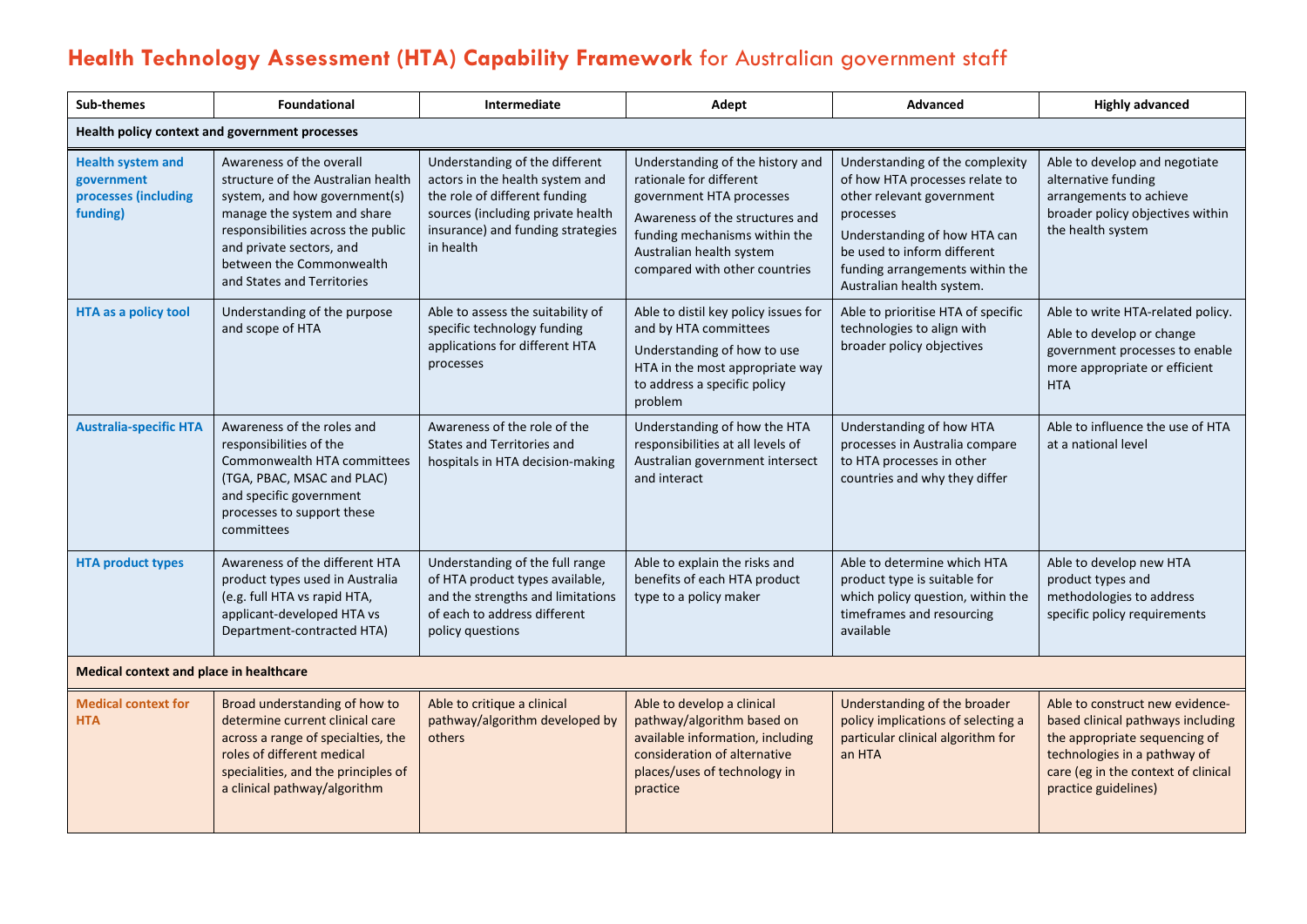| Sub-themes                                 | Foundational                                                                                                                                                                                                            | Intermediate                                                                                                                                                                                                                   | Adept                                                                                                                                                                                                                                           | Advanced                                                                                                                                                                                                           | <b>Highly advanced</b>                                                                                                                                                                                               |  |
|--------------------------------------------|-------------------------------------------------------------------------------------------------------------------------------------------------------------------------------------------------------------------------|--------------------------------------------------------------------------------------------------------------------------------------------------------------------------------------------------------------------------------|-------------------------------------------------------------------------------------------------------------------------------------------------------------------------------------------------------------------------------------------------|--------------------------------------------------------------------------------------------------------------------------------------------------------------------------------------------------------------------|----------------------------------------------------------------------------------------------------------------------------------------------------------------------------------------------------------------------|--|
| <b>Clinical uses of</b><br>technology      | Understanding of basic medical<br>terminology and able to use<br>biomedical dictionaries and<br>resources                                                                                                               | Understanding of how medical<br>conditions are categorised (eg,<br>ICD categories), and the general<br>features that are relevant to HTA<br>(ie, natural history of condition,<br>current diagnostic and treatment<br>methods) | Understanding of the different<br>purpose of technologies (eg,<br>prevention, diagnosis,<br>treatment, monitoring) and the<br>implications for the conduct of<br>an HTA                                                                         | Able to communicate with<br>national and international<br>subject matter experts for one or<br>more clinical areas                                                                                                 | Able to identify cross-cutting<br>themes or class effects of<br>technologies across different<br>clinical areas                                                                                                      |  |
| <b>Technology types</b>                    | Awareness of the range of<br>technologies that can be the<br>subject of HTA (pharmaceuticals,<br>vaccines, medical devices,<br>imaging, blood products, genetic<br>and genomic tests, public health<br>initiatives etc) | Understanding of the mechanism<br>of action of a range of different<br>therapeutic interventions                                                                                                                               | Understanding of the mechanism<br>of action of a range of<br>investigative interventions                                                                                                                                                        | Understanding of how the<br>mechanism of action of different<br>technologies can interact (be<br>additive or multiplicative) or be<br>independent                                                                  | Able to identify system-level<br>issues related to the emergence<br>of a new type of technology,<br>especially disruptive<br>technologies                                                                            |  |
| <b>Localising the clinical</b><br>evidence | Awareness of the clinical context<br>in which the new technology will<br>be delivered in Australia -<br>population characteristics,<br>setting, health professional<br>characteristics                                  | Able to compare the Australian<br>clinical context for use of the<br>technology with the clinical<br>context of the technology in the<br>evidence base                                                                         | Able to distinguish where<br>differences in the clinical context<br>of delivery of the technology are<br>likely to be problematic in<br>interpreting and applying the<br>evidence to the target<br>population and circumstances in<br>Australia | Able to judge the applicability<br>and generalisability of available<br>evidence to the proposed<br>patient population in Australia                                                                                | Able to accurately predict and<br>justify the direction and/or<br>magnitude of the clinical effect<br>of the technology in the target<br>population in Australia                                                     |  |
| <b>Appraisal of clinical evidence</b>      |                                                                                                                                                                                                                         |                                                                                                                                                                                                                                |                                                                                                                                                                                                                                                 |                                                                                                                                                                                                                    |                                                                                                                                                                                                                      |  |
| <b>Framing questions for</b><br><b>HTA</b> | Understanding of how to frame<br>broader policy questions as HTA<br>questions, and be able to<br>develop or confirm one or more<br>PICO questions for a health<br>technology with a therapeutic<br>purpose              | Able to develop or confirm one<br>or more PICO questions for a<br>health technology with an<br>investigative (diagnostic,<br>screening, staging, monitoring)<br>purpose                                                        | Able to develop or confirm one<br>or more PPO questions for a<br>health technology with a<br>prognostic or predictive purpose                                                                                                                   | Able to develop or confirm one<br>or more HTA questions for a<br>health technology with a<br>combined purpose, or an<br>innovation that does not fit<br>within PICO or PPO framing                                 | Able to develop HTA questions<br>for technologies that need re-<br>assessing eg have already been<br>introduced into the health<br>system (conditions of post-<br>market reviews, or diffusion<br>without prior HTA) |  |
| <b>Literature searching</b><br>methods     | Understanding of the steps<br>involved in conducting a simple<br>key word literature search in one<br>or two databases                                                                                                  | Able to design and document a<br>literature search to address a<br>specific HTA question that uses<br>Boolean operators, key words<br>and indexing terms and is<br>replicable                                                  | Able to design and document a<br>search strategy that is adaptable<br>to multiple databases and is<br>replicable                                                                                                                                | Able to design and conduct a<br>complex literature search to<br>address one or more HTA<br>questions<br>Able to determine the<br>completeness and<br>appropriateness of a literature<br>search conducted by others | Contributes to the development<br>of new methods for searching<br>and managing literature                                                                                                                            |  |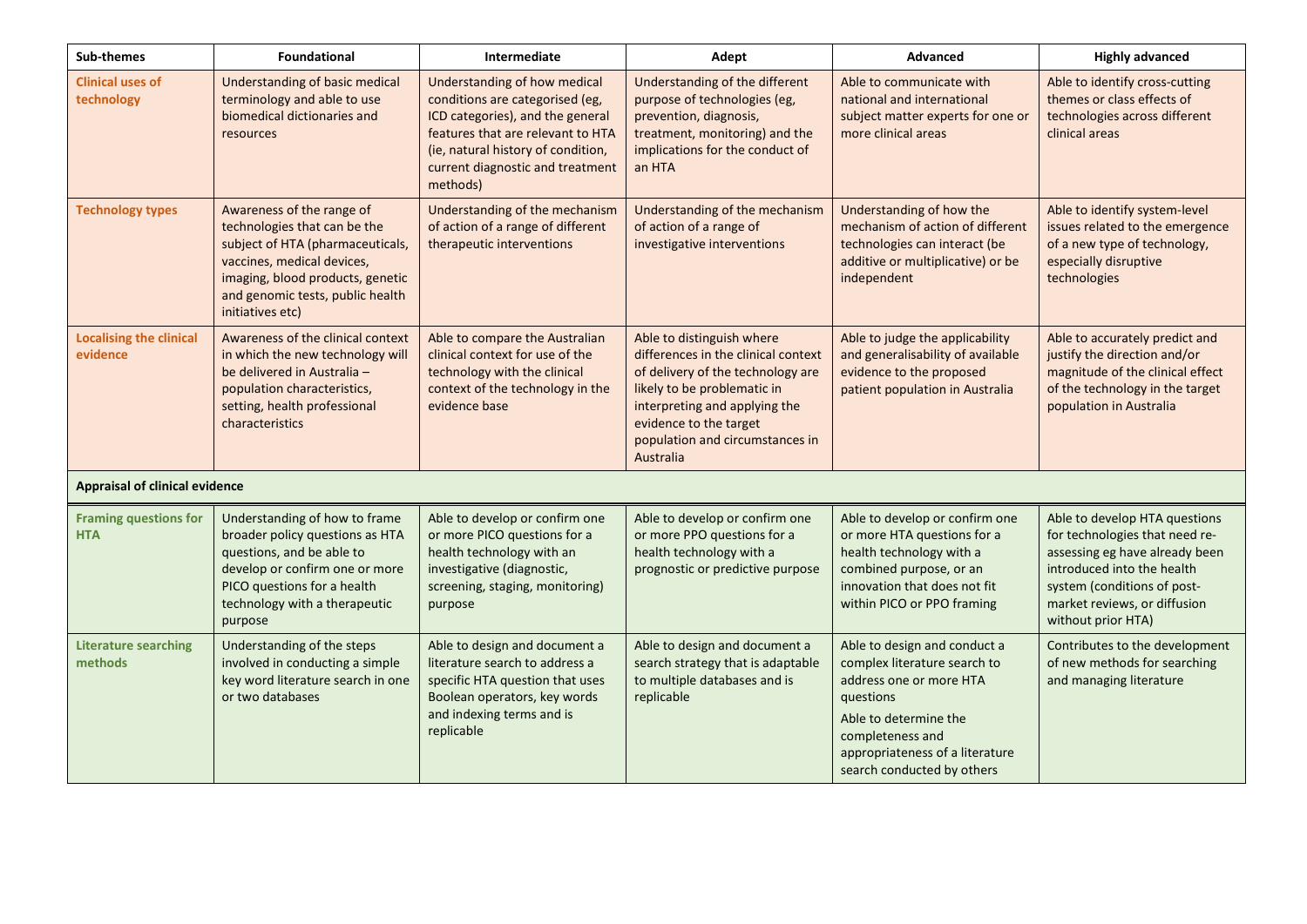| <b>Sub-themes</b>                                                  | <b>Foundational</b>                                                                                                                                                                                                  | Intermediate                                                                                                                                                                                                                                                                                                                                       | Adept                                                                                                                                                                                                                                                                                                                                                                 | <b>Advanced</b>                                                                                                                                                                                                                                                                                         | <b>Highly advanced</b>                                                                                                                                           |  |
|--------------------------------------------------------------------|----------------------------------------------------------------------------------------------------------------------------------------------------------------------------------------------------------------------|----------------------------------------------------------------------------------------------------------------------------------------------------------------------------------------------------------------------------------------------------------------------------------------------------------------------------------------------------|-----------------------------------------------------------------------------------------------------------------------------------------------------------------------------------------------------------------------------------------------------------------------------------------------------------------------------------------------------------------------|---------------------------------------------------------------------------------------------------------------------------------------------------------------------------------------------------------------------------------------------------------------------------------------------------------|------------------------------------------------------------------------------------------------------------------------------------------------------------------|--|
| <b>Study design and risk</b><br>of bias                            | Understanding of the different<br>types of clinical study design and<br>when they are used, and the<br>concept of an evidence hierarchy                                                                              | Awareness of the risk of bias<br>associated with how therapeutic<br>studies are designed and<br>conducted, and the impact of the<br>main types of bias on study<br>findings<br>Able to appraise the quality of<br>studies addressing a therapeutic<br><b>HTA</b> question                                                                          | Awareness of the risk of bias<br>associated with how<br>investigative studies are<br>designed and conducted, and the<br>impact of the main types of bias<br>on study findings<br>Able to appraise the quality of<br>studies addressing an<br>investigative HTA question                                                                                               | Able to synthesise standardised<br>risk of bias appraisals and judge<br>the quality of a body of evidence<br>underpinning an HTA question                                                                                                                                                               | Able to apply an advanced<br>understanding of HTA methods<br>to identify and describe evidence<br>gaps and determine the type of<br>evidence needed to fill them |  |
| <b>Systematic reviews of</b><br>quantitative evidence              | Understanding of what a<br>systematic review is, why it is<br>done and the benefits and<br>limitations of systematic review<br>methods                                                                               | Able to identify, extract, organise<br>and report relevant information<br>from sources of clinical evidence<br>as part of a systematic review                                                                                                                                                                                                      | Able to critically appraise and<br>synthesise a body of quantitative<br>evidence using existing validated<br>methods for a systematic review                                                                                                                                                                                                                          | Able to compare and select<br>different methods for<br>undertaking systematic reviews<br>(eg, according to included study<br>types)                                                                                                                                                                     | Able to contribute to the<br>empirical development of new<br>methods for undertaking<br>quantitative systematic reviews                                          |  |
| <b>Evidence generated</b><br>using qualitative or<br>mixed methods | Understanding of the nature of<br>research questions and<br>hypotheses and different types<br>of knowledge                                                                                                           | Awareness of the role of<br>qualitative research and the<br>range of epistemologies and<br>theoretical approaches                                                                                                                                                                                                                                  | Able to critically appraise<br>qualitative research to inform<br>HTA decision-making related to a<br>specific technology<br>Able to design and conduct<br>questionnaires, surveys, semi-<br>structured interviews, Delphi<br>techniques, and focus groups                                                                                                             | Able to analyse and synthesise<br>data using different social<br>science approaches such as<br>thematic analysis, narrative<br>review, or content or discourse<br>analysis<br>Able to combine quantitative<br>and qualitative approaches in<br>mixed-methods reviews or<br>realist syntheses            | Able to develop new qualitative<br>and/or mixed-methods<br>approaches to synthesis for the<br>purpose of informing HTA<br>decision-making                        |  |
| <b>Statistical analysis</b>                                        | Understanding of hypothesis<br>testing and basic statistical terms<br>and descriptive statistics used in<br>HTA, eg rates and percentages,<br>means, medians, standard<br>deviations and statistical<br>significance | Understanding and calculation of<br>epidemiological effect measures,<br>measures of association,<br>interpretation of confidence<br>intervals and minimal clinically<br>important differences.<br>Able to undertake statistical<br>analyses using established<br>methods, including simple meta-<br>analyses and adjusted indirect<br>comparisons. | Understanding and<br>interpretation of a wide variety<br>of statistical methods in the<br>literature appraised and<br>synthesised, including<br>multivariate analyses, statistical<br>modelling, diagnostic and<br>predictive statistical measures,<br>survival analyses.<br>Understanding and<br>interpretation of meta-analyses<br>and exploration of heterogeneity | Able to undertake advanced<br>statistical synthesis methods<br>such as network meta-analysis<br>and individual patient data meta-<br>analysis<br>Able to critically appraise and<br>interpret Bayesian and other<br>statistical (and simulated)<br>approaches used to analyse<br>adaptive trial designs | Able to develop new statistical<br>methods for the analysis or<br>synthesis of clinical data                                                                     |  |
| <b>Health economic evaluation</b>                                  |                                                                                                                                                                                                                      |                                                                                                                                                                                                                                                                                                                                                    |                                                                                                                                                                                                                                                                                                                                                                       |                                                                                                                                                                                                                                                                                                         |                                                                                                                                                                  |  |
| <b>Broad economic</b><br>concepts                                  | Understanding of the concepts<br>of scarcity, opportunity cost,<br>efficiency, equity, discounting,<br>and perspective                                                                                               | Understanding of the economic<br>principles of supply and demand<br>and why health is an imperfect<br>market                                                                                                                                                                                                                                       | Understanding of the principles<br>of welfare economics and<br>market approaches to health in<br>Australia                                                                                                                                                                                                                                                            | Understanding of the<br>macroeconomics of the health<br>system in Australia and<br>international comparisons                                                                                                                                                                                            | Able to influence how economics<br>is used to inform decision-<br>making at a whole-of-<br>government level                                                      |  |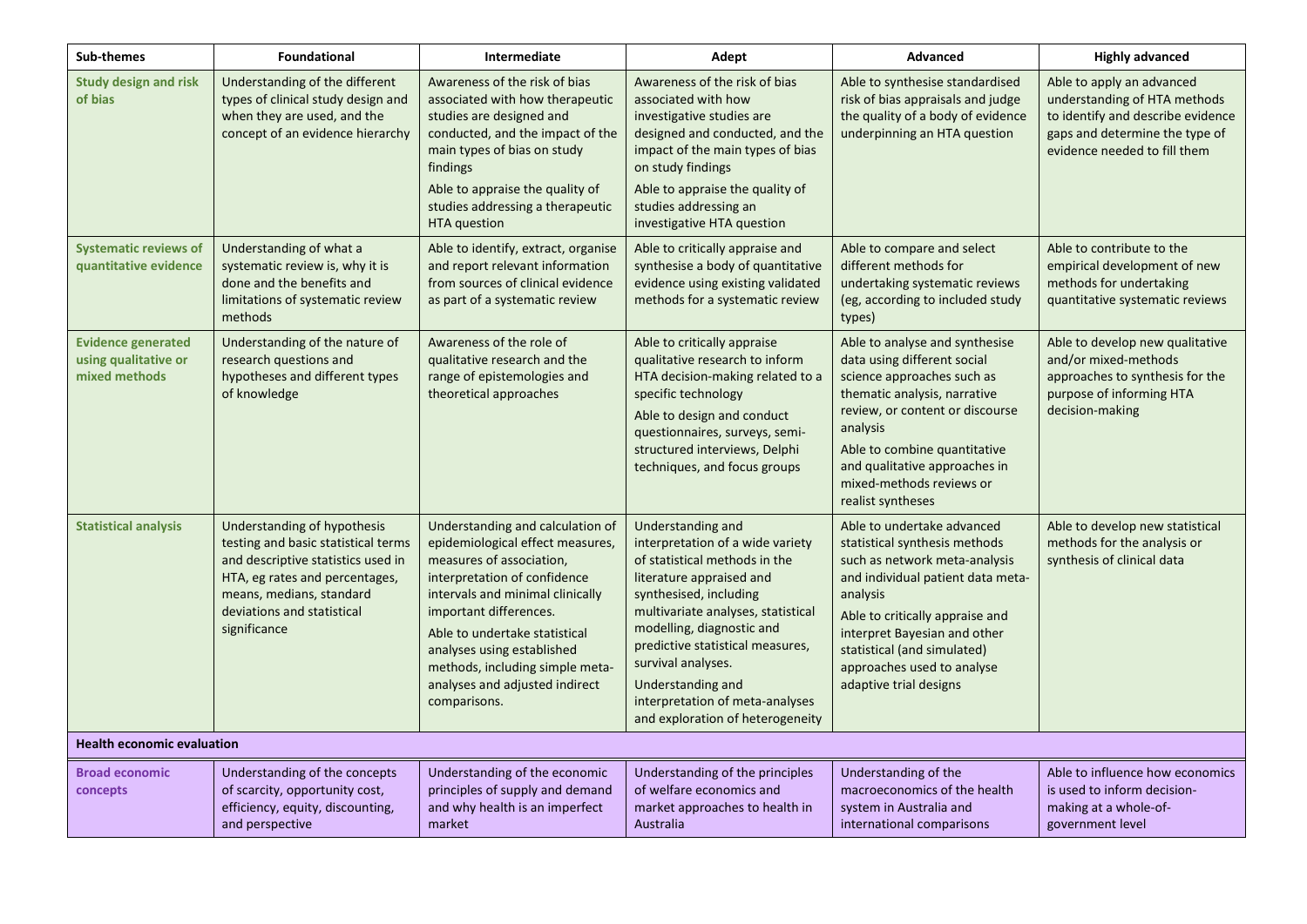| Sub-themes                                    | <b>Foundational</b>                                                                                                                                              | Intermediate                                                                                                                                              | Adept                                                                                                                                                           | Advanced                                                                                                                                                             | <b>Highly advanced</b>                                                                                                                       |  |
|-----------------------------------------------|------------------------------------------------------------------------------------------------------------------------------------------------------------------|-----------------------------------------------------------------------------------------------------------------------------------------------------------|-----------------------------------------------------------------------------------------------------------------------------------------------------------------|----------------------------------------------------------------------------------------------------------------------------------------------------------------------|----------------------------------------------------------------------------------------------------------------------------------------------|--|
| <b>Specific health</b><br>economic concepts   | Awareness of health economics<br>terminology and phrasing used<br>within HTA in Australia: ICER,<br><b>QALYs</b> etc                                             | Able to interpret the output<br>from health economic<br>evaluations, including uni- and<br>multivariate sensitivity analyses                              | Understanding of the concept of<br>uncertainty: sources,<br>measurement, and<br>interpretation                                                                  | Able to define meaningful<br>economic scenario analyses to<br>inform relevant policy decisions                                                                       | Understanding of how<br>committees weigh different<br>aspects of an HTA to inform<br>policy decisions                                        |  |
| <b>Types of health</b><br>economic evaluation | Understanding of the purpose of<br>economic evaluation in an HTA,<br>and the linkages between clinical<br>and economic analyses                                  | Understanding of the different<br>types of health economic<br>evaluation: CBA, CMA, CEA, CUA                                                              | Able to build a simple health<br>economic model (in Excel and<br>Tree-age)                                                                                      | Able to build complex health<br>economic models (in Excel, Tree-<br>age and other software<br>applications)                                                          | Able to undertake advanced<br>computer programming and/or<br>simulation modelling                                                            |  |
| <b>Cost inputs</b>                            | Awareness of how health costs<br>are expressed (units and unit<br>costs) and the different sources<br>of cost data used to inform<br>health economic evaluations | Understanding of how to handle<br>health cost data: discounting,<br>inflation, dis/aggregation,<br>avoidance of double-counting                           | Able to apply cost data from<br>different sources within a health<br>economic model                                                                             | Able to design micro- and macro-<br>costing studies to collect data for<br>inclusion in a health economic<br>analysis                                                | Able to undertake advanced cost<br>data handling and analysis for<br>use in an economic analysis                                             |  |
| <b>Clinical data inputs</b>                   | Awareness of how quantitative<br>data from a clinical study or<br>systematic review is applied<br>within an economic model                                       | Understanding of when trial-<br>based data need to be<br>transformed for use within an<br>economic evaluation                                             | Able to extrapolate and/or<br>transform trial-based outcomes<br>data for use within a health<br>economic model                                                  | Able to appropriately apply a<br>variety of clinical data sources as<br>parameters within an economic<br>model                                                       | Able to validate the plausibility<br>of an economic model for clinical<br>sense                                                              |  |
| <b>Model structures</b>                       | Awareness of the difference<br>between trial-based and<br>modelled economic analyses                                                                             | Awareness of different types of<br>health economic model structure<br>and when to use them                                                                | Able to judge the<br>appropriateness of an economic<br>model structure for a particular<br>clinical situation                                                   | Able to appraise all aspects of<br>health economic models<br>developed by others                                                                                     | Able to develop new methods<br>for health economic modelling,<br>or apply modelling methods<br>from other disciplines                        |  |
| <b>QoL and utilities</b>                      | Awareness of the role of Quality<br>of Life and Patient Reported<br><b>Outcome Measures (PROMs)</b>                                                              | Understanding of how different<br>Quality of Life and health-related<br>utility measures (generic and<br>disease-specific) are generated<br>and validated | Able to identify relevant utility<br>measures/values reported by<br>others and apply these<br>appropriately in the context of a<br>specific economic evaluation | Able to appraise studies that<br>have used direct elicitation of<br>preferences or validated health-<br>related utility measures to yield<br>utility measures/values | Able to design, conduct and<br>analyse studies using direct<br>elicitation of preferences or<br>validated health-related utility<br>measures |  |
| <b>Financial analysis and pricing</b>         |                                                                                                                                                                  |                                                                                                                                                           |                                                                                                                                                                 |                                                                                                                                                                      |                                                                                                                                              |  |
| <b>Macro theme</b>                            | Understanding of the concept of<br>projecting future costs by payer                                                                                              | Understanding of how budget<br>estimates are derived using<br>epidemiological and/or market<br>share approaches                                           | Understanding of the concept of<br>indication leakage and<br>awareness of the available policy<br>and financial levers to address<br>this risk                  | Understanding of how broader<br>health policy settings may<br>impact on estimates of<br>utilisation                                                                  | Able to develop policy to<br>mitigate financial risk to<br>government                                                                        |  |
| <b>Risk of leakage</b>                        | Understanding of the role of<br>budget impact analysis in HTA in<br>Australia and linkages with<br>clinical and economic analyses                                | Able to interpret the output<br>from budget impact analyses,<br>including uni- and multivariate<br>sensitivity analyses                                   | Able to analyse and interpret<br>predicted versus actual<br>utilisation data for MBS and PBS<br>items                                                           | Able to analyse and interpret<br>MBS and PBS utilisation data in<br>the context of data from other<br>sources (such as hospitals and<br>private health insurers)     | Able to influence the collection<br>of utilisation data to inform<br>future funding decisions                                                |  |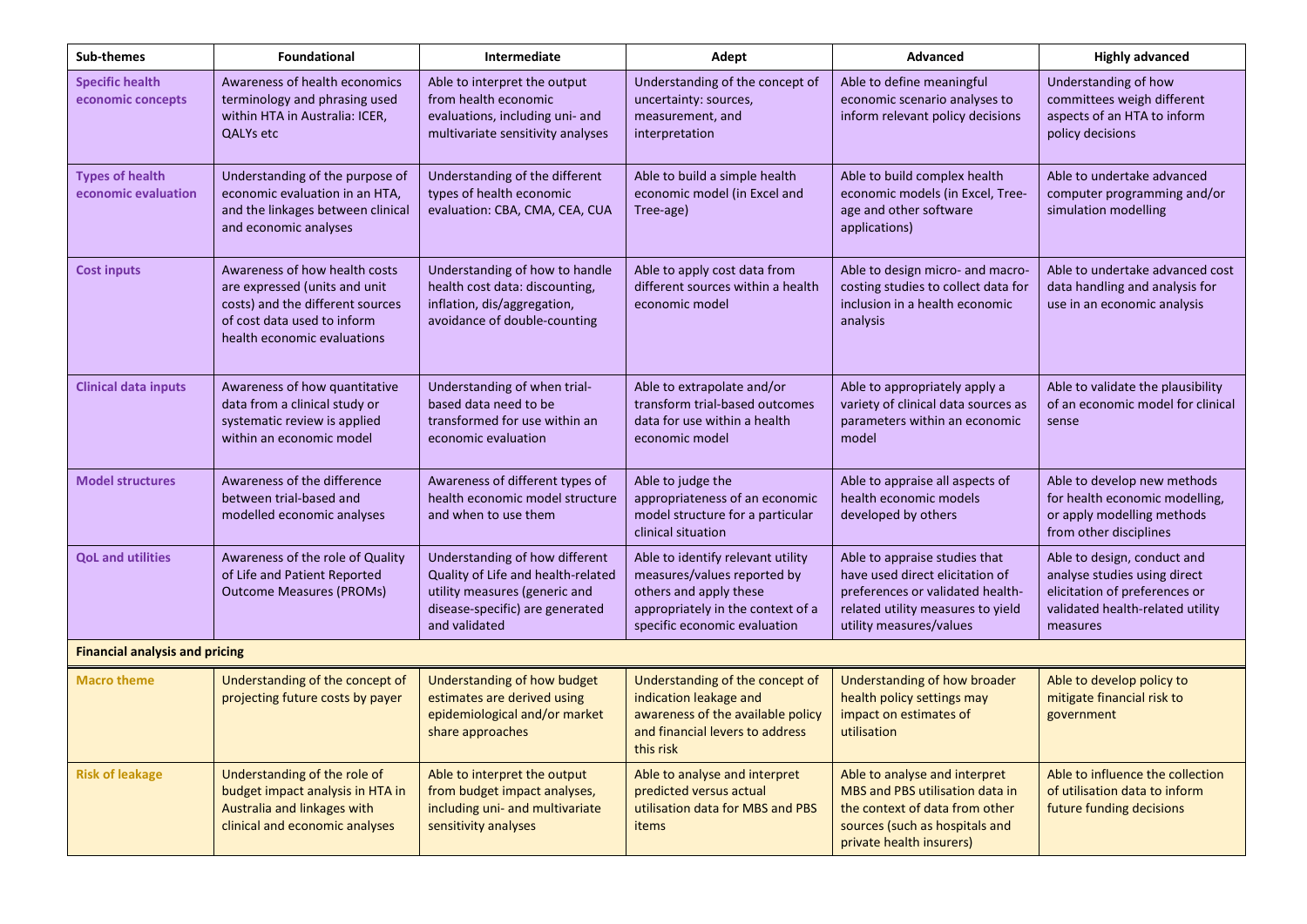| Sub-themes                                                              | <b>Foundational</b>                                                                                                                                                                           | Intermediate                                                                                                                                      | Adept                                                                                                                                                                                                                  | <b>Advanced</b>                                                                                                                                                              | <b>Highly advanced</b>                                                                                                                                            |
|-------------------------------------------------------------------------|-----------------------------------------------------------------------------------------------------------------------------------------------------------------------------------------------|---------------------------------------------------------------------------------------------------------------------------------------------------|------------------------------------------------------------------------------------------------------------------------------------------------------------------------------------------------------------------------|------------------------------------------------------------------------------------------------------------------------------------------------------------------------------|-------------------------------------------------------------------------------------------------------------------------------------------------------------------|
| Data inputs for<br><b>Budget Impact</b><br><b>Analyses</b>              | Understanding of the concepts<br>of incidence and prevalence, and<br>how they are used to estimate<br>populations for acute and<br>chronic health conditions                                  | Able to critically appraise<br>different sources of<br>epidemiological and<br>observational evidence                                              | Able to select the most<br>appropriate data inputs for a<br>specific budget impact analysis                                                                                                                            | <b>Understanding of how access</b><br>and implementation issues may<br>impact on uptake of a new<br>technology or service and/or<br>substitution of a comparator             | Able to define meaningful<br>budget impact scenario analyses<br>to inform relevant policy<br>decisions (including alternative<br>place of technology in practice) |
| <b>Mechanics of building</b><br><b>Budget Impact</b><br><b>Analyses</b> | Able to describe the approach to<br>a budget impact model prepared<br>by others                                                                                                               | Able to check the accuracy of<br>budget impact models<br>developed by others (in Excel)                                                           | Able to build a simple budget<br>impact model (in Excel)                                                                                                                                                               | Able to build complex budget<br>impact models (in Excel)                                                                                                                     | Able to undertake advanced<br>simulation modelling of budget<br>impact                                                                                            |
| <b>Pricing policy</b>                                                   | <b>Understanding of Medicare-</b><br>related concepts such as co-<br>payments, bulk billing, rebate<br>rates, out-of-pocket costs, co-<br>claiming and the Medicare safety<br>net             | Understanding of concepts such<br>as financial caps, discounts, and<br>list/schedule prices vs<br>effective/shadow prices.                        | <b>Understanding of government</b><br>pricing strategies other than<br>cost-effectiveness evaluation:<br>internal/external reference<br>pricing, cost plus pricing, special<br>pricing arrangements, and<br>tendering. | Understanding of public hospital<br>and private health sector pricing<br>strategies and how these<br>interact with Commonwealth<br>pricing policies                          | Able to develop health<br>technology pricing policy for<br>government                                                                                             |
| <b>Legal and legislative</b><br>aspects                                 | Understanding of confidentiality<br>and intellectual property<br>provisions related to HTA                                                                                                    | Understanding of rules and<br>regulations relevant to a<br>technology, its proposed<br>circumstances of use, and it's<br>likely funding mechanism | Able to apply relevant rules and<br>regulations to consideration of a<br>specific technology.                                                                                                                          | Able to contribute to the<br>development of materials to<br>support a Risk Share<br>Arrangement or health<br>technology tendering process                                    | Able to manage the<br>development of a Risk Share<br>Arrangement or a health<br>technology tendering process                                                      |
| <b>Implementation and Post-market review</b>                            |                                                                                                                                                                                               |                                                                                                                                                   |                                                                                                                                                                                                                        |                                                                                                                                                                              |                                                                                                                                                                   |
| <b>Macro theme</b>                                                      | Awareness of the concepts of<br>efficacy vs effectiveness, and the<br>applicability and generalisability<br>of clinical evidence due to<br>inter/national differences in<br>clinical context  | Able to critique the assessments<br>of applicability and<br>generalisability undertaken by<br>others within a local HTA                           | Able to undertake an assessment<br>of the applicability and<br>generalisability of a particular<br>evidence base for local HTA<br>(research translation)                                                               | Understands the implications for<br>decision-making when an<br>evidence base is not fully<br>applicable or generalisable to a<br>local HTA                                   | Understands the principles of<br>implementation science and the<br>factors that might enable or<br>inhibit the impact of an HTA-<br>informed decision.            |
| <b>Consumer</b><br>engagement                                           | Awareness of how the consumer<br>perspective may be different to<br>the perspectives of health<br>professionals or government                                                                 | Able to identify aspects relevant<br>to consumers (patients, carers,<br>community) for an HTA of a<br>specific technology                         | Able to communicate with<br>consumers, including writing<br>HTA summaries for a lay<br>audience                                                                                                                        | Able to apply methods for<br>collecting and interpreting<br>consumer input for HTA                                                                                           | Able to develop government<br>policy related to consumer<br>engagement in HTA                                                                                     |
| <b>Stakeholder</b><br>engagement                                        | Awareness of the different<br>stakeholders involved in HTA<br>processes and activities, and<br>understanding of the different<br>perspectives and factors that<br>motivate these stakeholders | Able to liaise effectively with a<br>range of government<br>stakeholders (regulators, other<br>committees etc) regarding HTA<br>matters           | Able to liaise effectively with a<br>range of non-government<br>stakeholders (industry,<br>academia, clinical groups)<br>regarding HTA matters                                                                         | Able to engage effectively in<br>conversations and negotiations<br>with stakeholders where HTA<br>decisions are contested or where<br>HTA processes may need to be<br>varied | Able to communicate HTA-<br>related matters effectively with<br>senior policy makers and the<br>media                                                             |